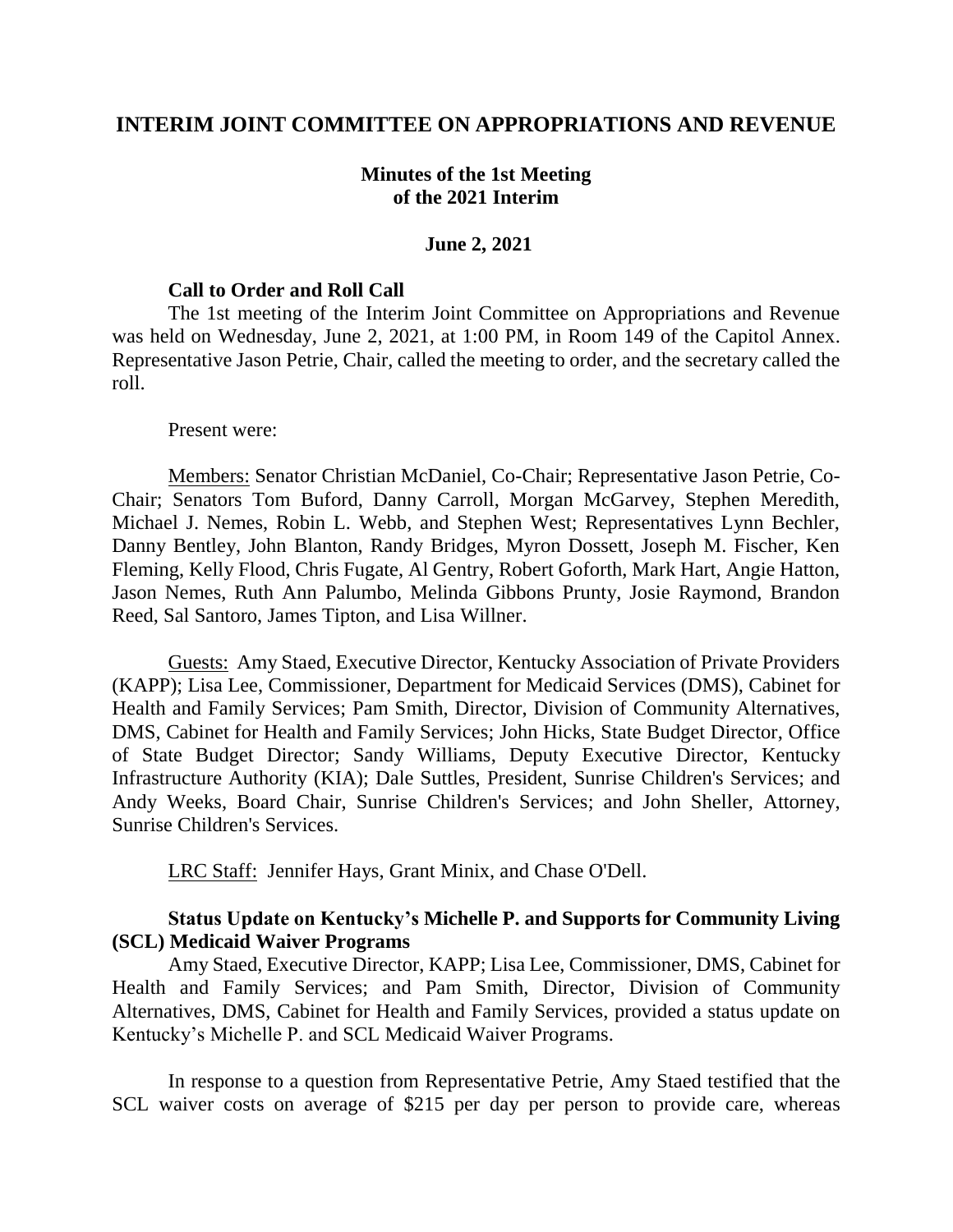Intermediate Care Facilities costs \$1,275 per day. She testified that the level of care patients receive is the same.

In response to a question from Representative Petrie, Ms. Staed stated that the waitlist to provide these services is large. The average time on the SCL waitlist for urgent cases is 3.64 years and 7.16 years for future planning cases. In response to another question from Representative Petrie, Ms. Staed testified that the SCL waitlist is almost triaged, so that an eligible individual is evaluated to determine if their needs are urgent or for the future. The Michelle P. waiver waitlist is first come, first serve, and DMS has gone through the waitlist to ensure that individuals on the waitlist are eligible for services.

KAPP surveyed its members in May, 2021, which revealed that providers have been significantly impacted in revenue and workforce as a result of the COVID-19 pandemic. These providers often operate on thin margins. Only 2.8 percent of providers are fully staffed, with 50 percent of providers being critically understaffed. Private provider wages are tied to the reimbursement rate. In 2019, the direct support professional turnover rate was 47 percent for private providers. This high turnover is due to low wages and the emotionally and physically demanding nature of the work.

Ms. Staed testified that waitlist issues cannot be addressed without addressing the staffing crisis. It is impossible for providers to raise wages without a corresponding reimbursement rate increase. KAPP would like for DMS to utilize the estimated \$96 million in American Rescue Plan funds coming to Kentucky for Home and Community Based Services (HCBS) to help private providers recruit and retain direct support professionals and to help providers recover from COVID-19 related losses. KAPP also wants to see long-term funding strategies implemented in the next budget to address the HCBS workforce crisis.

In response to a question from Representative Petrie, Ms. Staed testified that many states have inflation and wage components built into their reimbursement rate for providers, resulting in wages which remain steady with other sectors.

In response to a question from Representative Tipton, Ms. Staed stated that the SCL waiver program received a 10 percent reimbursement rate increase in the 2016 or 2017 budget. Other Medicaid waiver programs have not received a reimbursement rate increase.

In response to a question from Senator Meredith, Ms. Staed testified that while individuals in intellectual disability institutional settings may be able to transition out of institutions, private providers would not have the workforce to care for additional slots.

In response to a question from Representative Prunty, Ms. Staed said that the workforce issue is related to extra payments for unemployment insurance. While workforce problems have existed previously, they have gotten significantly worse because of the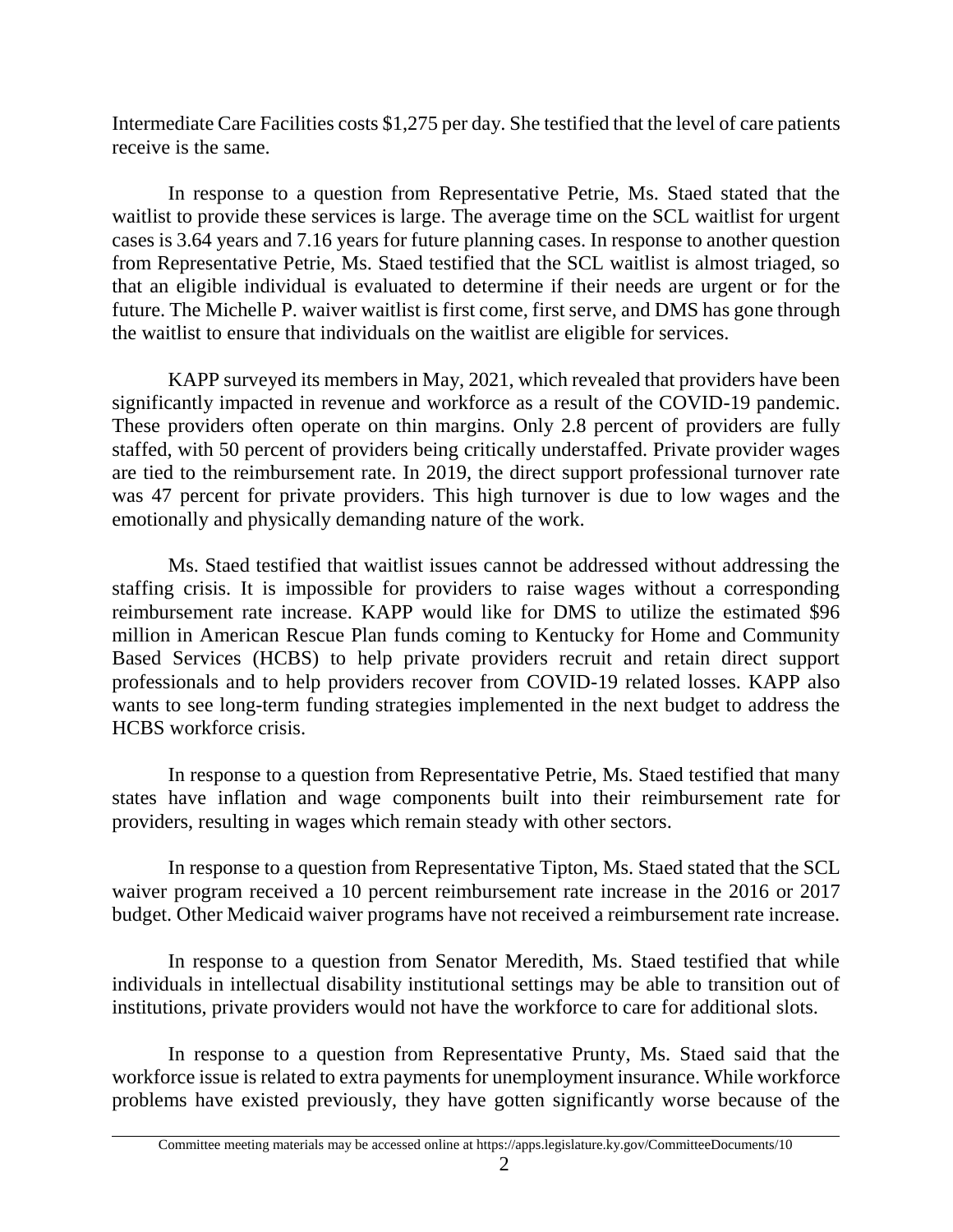pandemic. She continued to say that individuals are either not coming back to work or are going to work in another sector for higher wages.

In response to a question from Representative Goforth, Ms. Staed testified that residential waiver providers typically lease or own the houses for individuals to live in. Individuals who receive supplemental security income are required by the federal government to pay their fair share for room and board. Providers are allowed by statute and regulation to charge for room and board, which includes utilities and food. State guardianship and oversight agencies make sure that providers are charging fair rates. Residential reimbursement for providers is roughly \$300 per day for 24 hour care.

Commissioner Lee testified that DMS is developing a plan to spend the one-time enhanced HCBS funds to expand, enhance, and strengthen the HCBS programs. The current administration started to continue the waiver redesign started by the previous administration. This has been paused due to push back from providers. An additional \$43 million will be needed to go forward with the redesign. Appropriations from the state will be needed to meet the state match required for the enhanced HCBS funds from the Centers for Medicare & Medicaid Services.

Director Smith testified that the Michelle P. and SCL waivers still have waitlists. The Michelle P. Waiver had 7,441 individuals on the waitlist at the end of April 2021. The SCL waiver had 2,886 individuals on the waitlist at the end of April 2021. DMS is in the process of allocating an additional 175 slots for the Michelle P. waiver. An average of 78 individuals per month are added to the Michelle P. Waiver waitlist. In 2021, 350 individuals have been allocated slots.

In response to a question from Senator Carroll, Ms. Smith stated that it is unlikely that anyone added to the Michelle P. and SCL waiver waitlists after 2016 would not meet eligibility requirements.

In response to a question from Representative Petrie, Commissioner Lee testified that for the Michelle P. waiver an additional 25,000 slots ought to be funded and made available. Ms. Smith stated that for the SCL waiver an additional 2,500 to 3,000 slots would need to be funded and made available for each individual who needs services to receive them. In response to another question from Representative Petrie, Ms. Smith testified that there is a workforce shortage and that a large infusion of individuals to the waiver programs would present an issue. Ms. Staed testified that the state could fund an additional 250 SCL slots and 500 Michelle P. slots. She continued to say that the state should build up the workforce through rate increases in the first year of the next budget and release the additional slots in the second year.

Senator Carroll advocated for raising the reimbursement rate slightly so that providers could pay higher wages and more slots could be filled.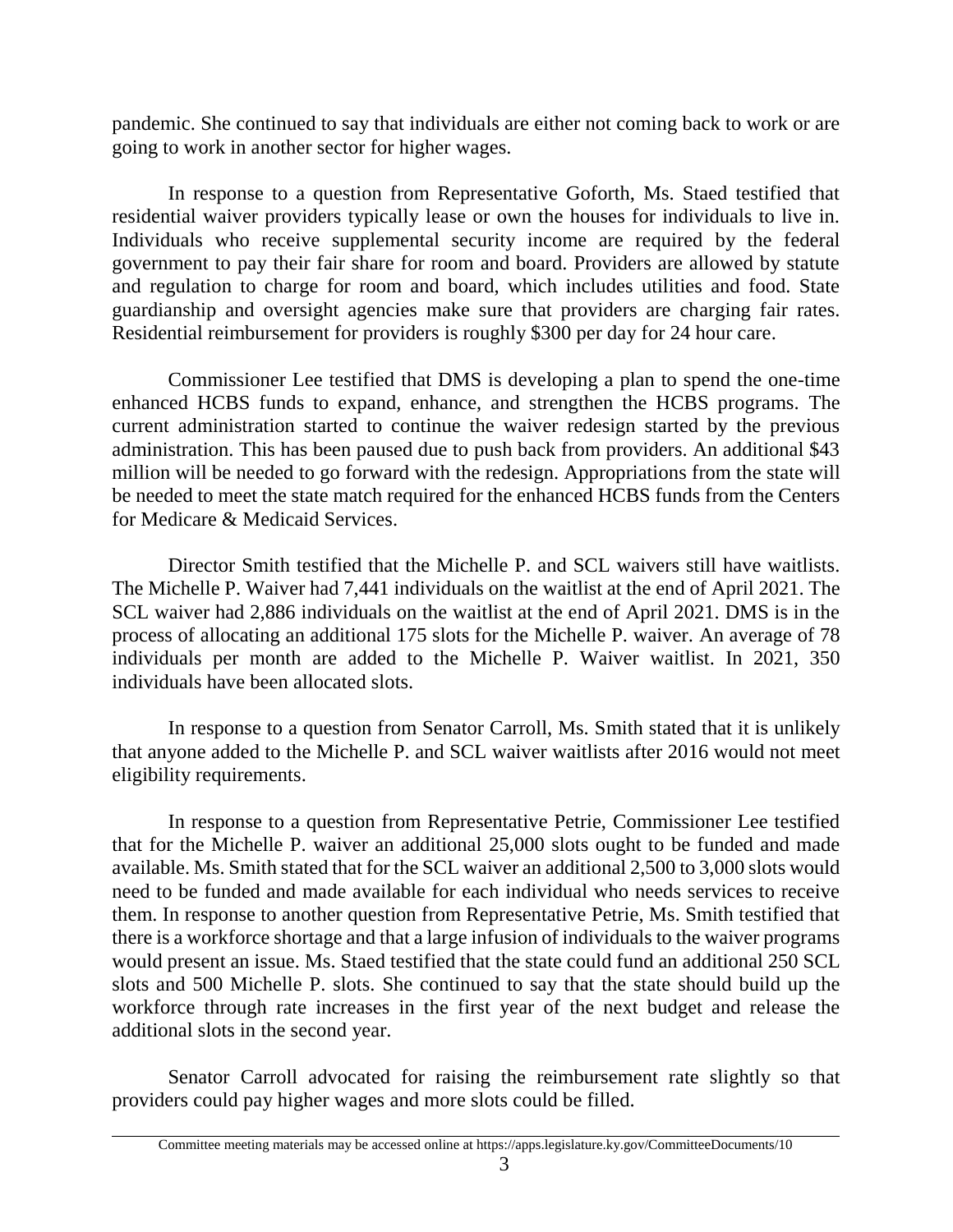In response to a question from Senator Meredith, Ms. Staed stated that training for direct support professionals is handled by the College of Direct Support, which is not provider-based. She continued to say that community college credits could be a great way to attract people to the field.

# **Current Status of Broadband Deployment**

John Hicks, State Budget Director, Office of State Budget Director and Sandy Williams, Deputy Executive Director, KIA, discussed the Current Status of Broadband Deployment.

Director Hicks testified that in the 2021 Regular Session, the General Assembly appropriated \$300 million from the American Rescue Plan Act's State Fiscal Recovery Fund to broadband deployment and infrastructure development. Of the \$300 million appropriation, \$250 million is dedicated to unserved and underserved broadband areas. The remaining \$50 million is for economic development and commercial industry customers. Of the \$250 million, \$50 million can be awarded through April 2022.

KIA is going to release a request for information (RFI) prior to releasing a request for proposal (RFP), with the purpose of asking providers, municipalities, and other government agencies for ideas, comments, and suggestions. Stage one of the process will then begin with the release of the RFP for notice of intent to apply and an initial map of unserved areas. Stage two of the process will begin with the release of the RFP for long application and an updated eligible unserved areas map. Project selection will be guided by statute, towards projects in unserved areas where local, state, or federal funds are not designated or are inadequate.

Timelines for the project are still under consideration. Stage one application is expected to be released in July. The federal government says that federal funds must be obligated by December 31, 2024. Expenditures must be completed by December 31, 2026.

In response to a question from Representative Blanton, Director Hicks testified that the broadband deployment fund is not related to Kentucky Wired, rather its purpose is to connect broadband services directly to homes and businesses who need it.

In response to a question from Senator McDaniel, Director Hicks stated that a subject matter expert employed by Kentucky Wired is on the committee for the planning of the deployment of broadband. He continued to say that Kentucky Wired will not be able to apply for funds and will not execute last mile fiber. In response to another question, Director Hicks stated that private sector groups will not be on the planning committee in order to keep potential applicants at arms-length for the procurement process.

Committee meeting materials may be accessed online at https://apps.legislature.ky.gov/CommitteeDocuments/10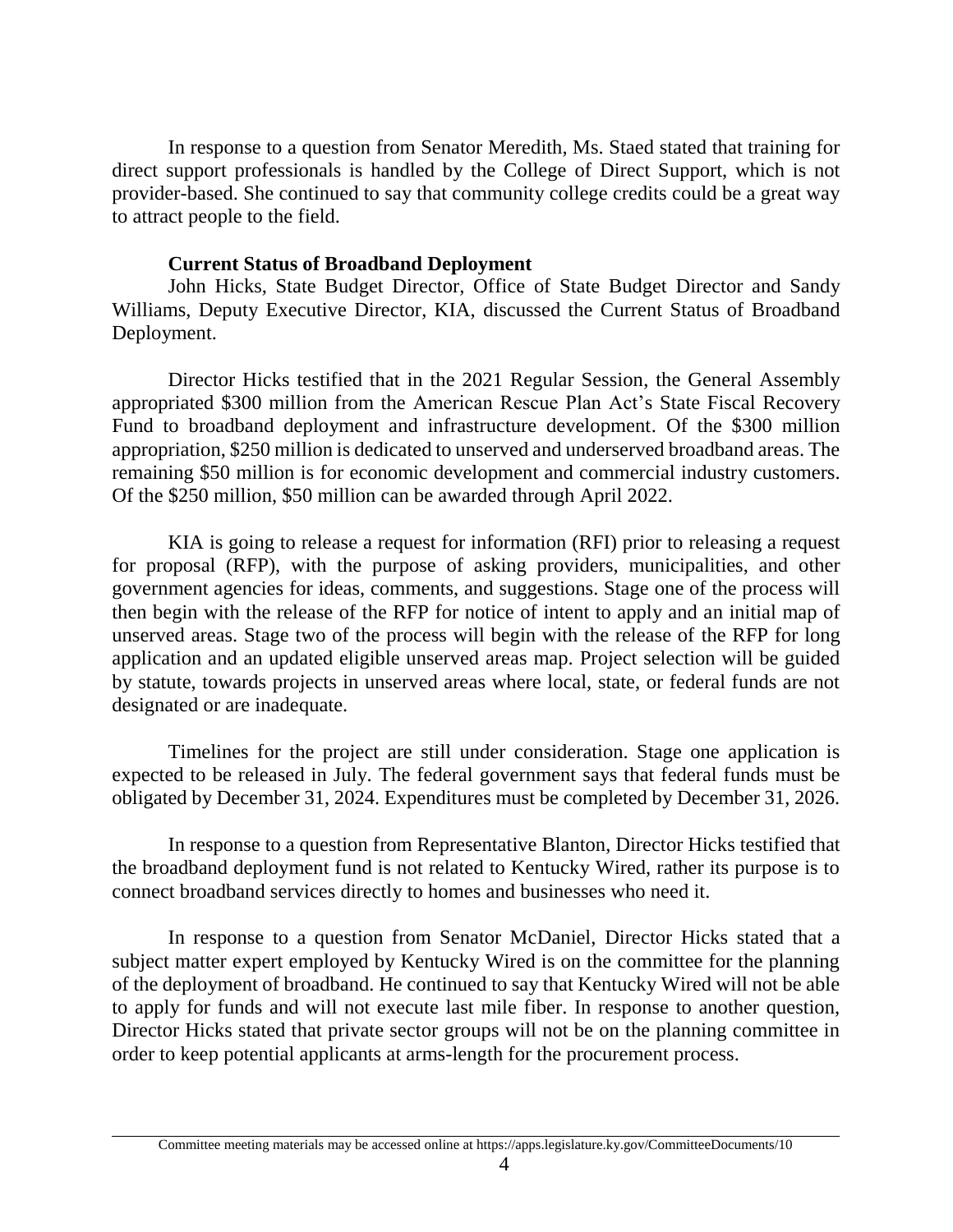In response to a question from Representative Petrie, Director Hicks testified that the planning committee has not solicited information from industry providers before doing the RFI. He continued to say that the RFI will allow this to be done in a formal process. The RFI should go out within the next few weeks.

In response to a question from Senator Buford, Director Hicks testified that the RFI process will be used to gather information from local providers. The RFI will be out within the next few weeks. The RFI process will be used to assure an equal and comprehensive participation by potential applicants and providers to ensure equity. It is not anticipated that future emergency regulations will add much to the statutory structure or the federal program structure already in place. Provider input will be used to develop the RFP.

In response to a question from Representative Tipton, Director Hicks testified that the total cost of broadband deployment to the unserved and underserved will not be known until project applications are received. In response to another question, Director Hicks stated that recoupment requirements will be involved with the distribution of federal funds. Performance accountability will be a part of the upfront application development process.

Representative Fleming encouraged the KIA to involve the private sector in the beginning of the process. In response to a question from Representative Fleming, Director Hicks assured that Kentucky Wired is precluded by statute from receiving any of the funds. He continued to say that the RFI process will provide information on qualified applicants and will comply with statute.

Senator Webb expressed her concern for avoiding duplicity and making an efficient use of funds received and services provided.

In response to a question from Senator West, Director Hicks testified that the award to Kentucky for the State Fiscal Recovery Fund is \$2.183 billion. The federal government has released 50 percent of those funds to Kentucky, which has mostly been appropriated by the General Assembly. The second half of these funds, which have not yet been received from the federal government, is roughly equivalent to the amount that remains to be appropriated from the State Fiscal Recovery Fund. Director Hicks testified that he has not heard of any additional rounds of American Rescue Plan funding.

In response to a question from Representative Bechler, Director Hicks stated that the statute says that funds cannot be awarded to Kentucky Wired.

In response to a question from Representative Petrie, Director Hicks testified that KIA will soon have a timeline of when projects may be expected to be completed. Representative Petrie stressed the importance of mapping to the success of the project.

# **Sunrise Children's Services Scope and History of Services**